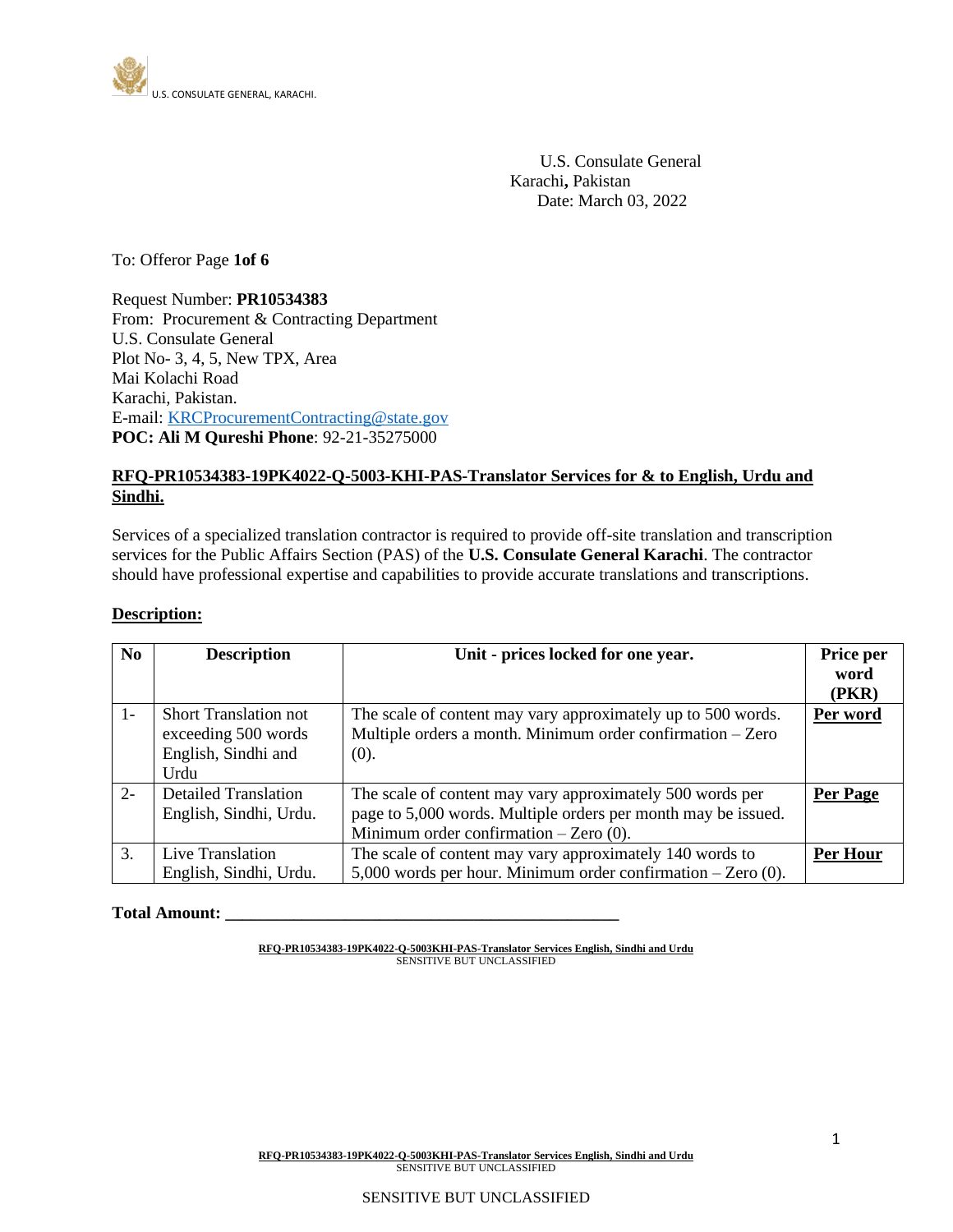



# **US CONSULATE KARACHI, PAKISTAN**

# **STATEMENT OF WORK**

**For**

Translator Services English | Urdu | Sindhi

*MARCH 2022*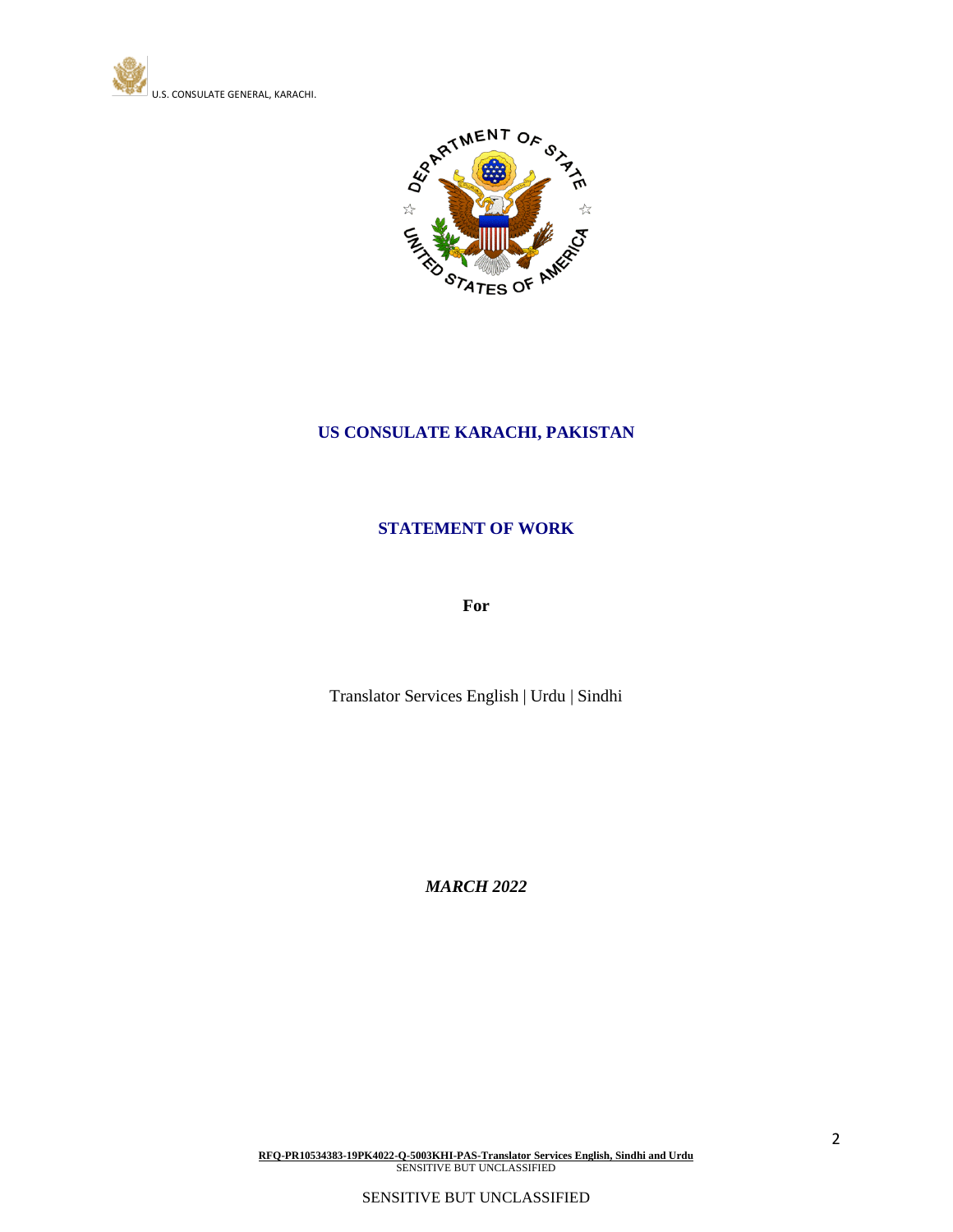

# **Scope of Work (SOW) Translation Services from English to Sindhi & Urdu Languages**

#### **Service description:**

Services of a specialized translation contractor is required to provide off-site translation, transcription and/or interpretation (whichever takes precedent under PAS's discretion) services for the Public Affairs Section (PAS) of the U.S. Consulate General Karachi. The contractor should have language proficiency and capabilities to provide accurate specifics requested per given statement of work.

#### **Cost of Contract:** Firm Fixed Price.

## **SOW:**

**Objective:** PAS Karachi seeks accurate and professional translation, transcription and/or interpretation (whichever takes precedent under PAS's discretion) services from an independent and professional contractor. The potential registered contractor (vendor) will provide the following services:

- The contractor will be responsible to provide accurate translations and transcriptions in a userfriendly (preferably in word file), professionally formatted, editable, proofread and reviewed format.
- Upon issuance of an approved and fully funded document, the contractor will collaborate and consult with the PAS point of contact in a timely manner and on a regular basis until the service(s) have been successfully and completely rendered.
- The contractor will be responsible for all the expenses, required tools, appliances, applications and software involved to accomplish these services.
- The contractor is required to make changes to the products as per the requirements of the U.S. government, and until the final products meet the requirements agreed under this contract.
- The contractor is required to provide **urgent translation/transcription services**. The urgent translation is defined two ways: **(a)** translation of small jobs (ranging from a 140-character or less tweet to occasionally a document of as many as 500 words) that need to be delivered within the day — in 1 to 3 hours; and **(b)** larger jobs that need to be delivered within two working days or less.
- In some **urgent** cases, it is possible there might not be enough time for the service provider to submit the job through its regular quality assurance process. In those cases, the service provider shall advise the PAS point of contact within an hour upon issuance of an approved and funded BPA Call, with acceptance and receipt of the task/assignment. Multiple (2/3 per month) short service request rejections may result in cancellation of agreement.
- The contractor is required to provide regular translation/transcription services, which are defined as translation/transcription that can easily be accomplished by the deadline given by the PAS point of contact, considering accepted standards of translation productivity.
- The U.S. government will have full authority to use these products with complete distribution rights.
- Translators should be fully equipped to provide culturally accurate translations under the agreed time restraints, once a deadline has been agreed.

From first to final draft – max of 3 revisions to be acceptable without an additional fee. Inclusive of the 3 revisions before final draft, vendor may charge 5% in addition of final cost post funding confirmation from procurement/contracting office. **Products for Translation/Transcription:** 

- Press releases
- Web content
- Messages and remarks
- Social media posts
- Other products as assigned by the PAS point of contact

## SENSITIVE BUT UNCLASSIFIED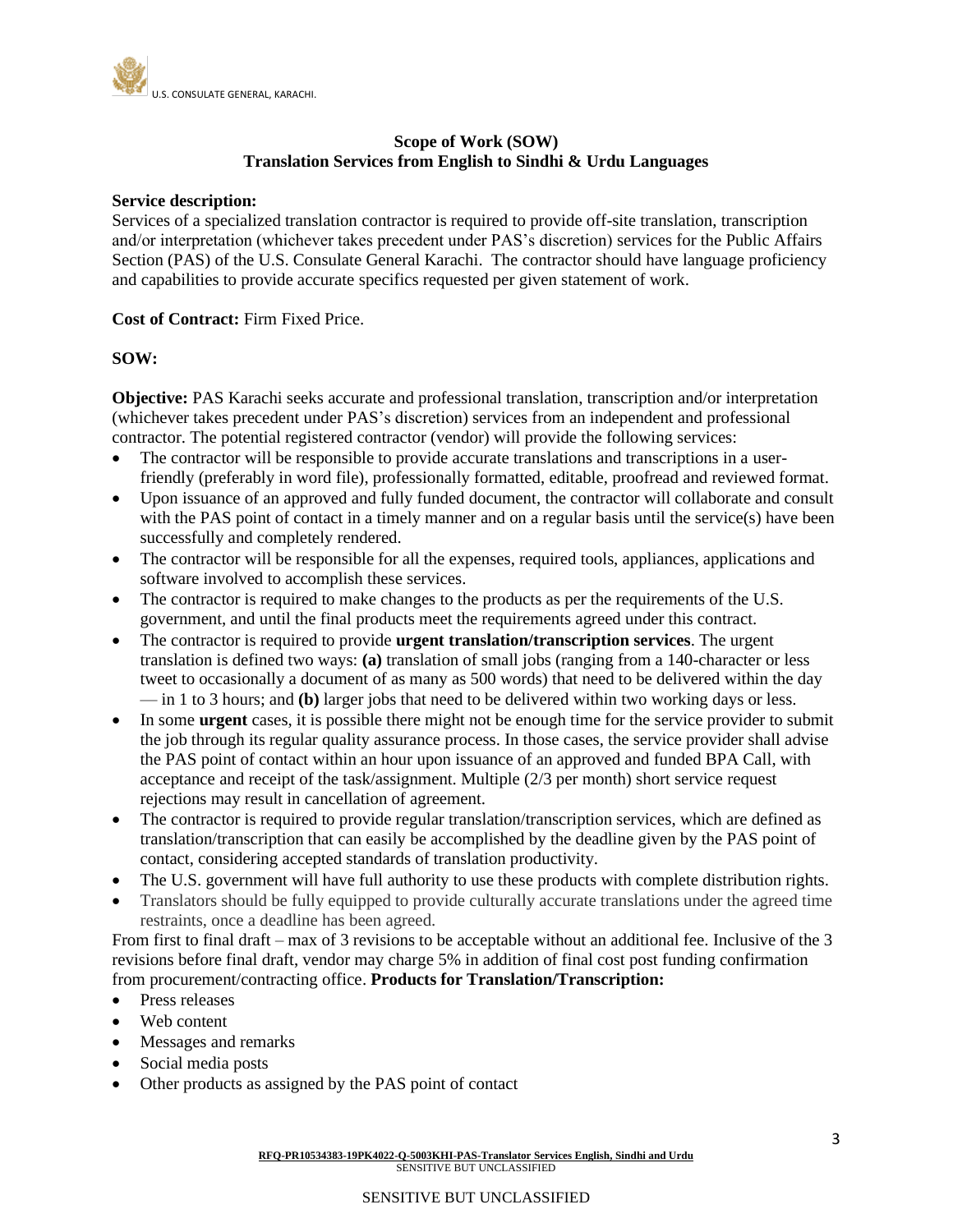

# **Definitions:**

- **Translation** is defined as the communication of the meaning of a source-language text by means of an equivalent target-language text. The U.S. Consulate General Karachi assumes that the translated text is quality-controlled and final, meaning that it has been reviewed and edited to meet the U.S. Consulate expectations of accurate translation (concordance with the original language version).
- **Word count** is defined as a continuous series of characters of the translated text. The word count will be done electronically using the same software in which the text was provided. Should that software not have a word count function, U.S. Consulate General Karachi will copy and paste the text into MS Word to count the number of words.
- **Words Per Page:** For a page with 1-inch margins, 12-point Times New Roman font, and minimal spacing elements, a good rule of thumb is 500 words for a single-spaced page.
- **One (1) Hour Speech**: There are 9,000 words in a standard 1-hour speech.
- **Minimum Order Confirmation**: In the event of an agreement between USG and contractor, there is no/zero minimum order confirmation. Both parties can withdraw from the agreement at any time without assigning any reason.
- **Economic Price Adjustment:** Although prices will be locked for 1-year period; contractor can request for economic price adjustment based on reasonable statistics. However, it will remain in USG's discretion to honor the request or not.

# **Prices:**

Firm Fixed Price.

TAX: Your prices shall be duty/tax free. U.S. Consulate General Karachi will neither deduct nor pay any tax for this service.

## **Inspection & Acceptance:**

A Government representative will inspect the service(s) delivered to determine the quality and acceptability. Substandard services/products shall be unacceptable at vendor's expense.

## **Payment Terms:**

Payment will be made within 30 days through Electronic Funds Transfer (EFT) upon complete and successful render of service(s) to the U.S. Consulate General, Karachi and submission of legitimate invoice to Financial Section upon confirmation from PAS, and submission of receipt.

## **SUBMISSION OF INVOICE:**

Each invoice shall include vendor invoice number, purchase order/BPA Call number, date issued, brief description of services provided, quantities, unit and total price, and signed by the signing authority.

Invoices must be routed to:

- 1- Karachi, FMC Invoices [KarachiFMCInvoices@state.gov](mailto:KarachiFMCInvoices@state.gov) (for sending invoice-in PDF format)
- 2- Karachi, FMC Inquiries [KarachiFMCInquiries@state.gov](mailto:KarachiFMCInquiries@state.gov) (for any query related to payment)

Although email is the preferred method, invoices may also be submitted by mail (do not send electronically if you mail the invoice to the following address to avoid duplication):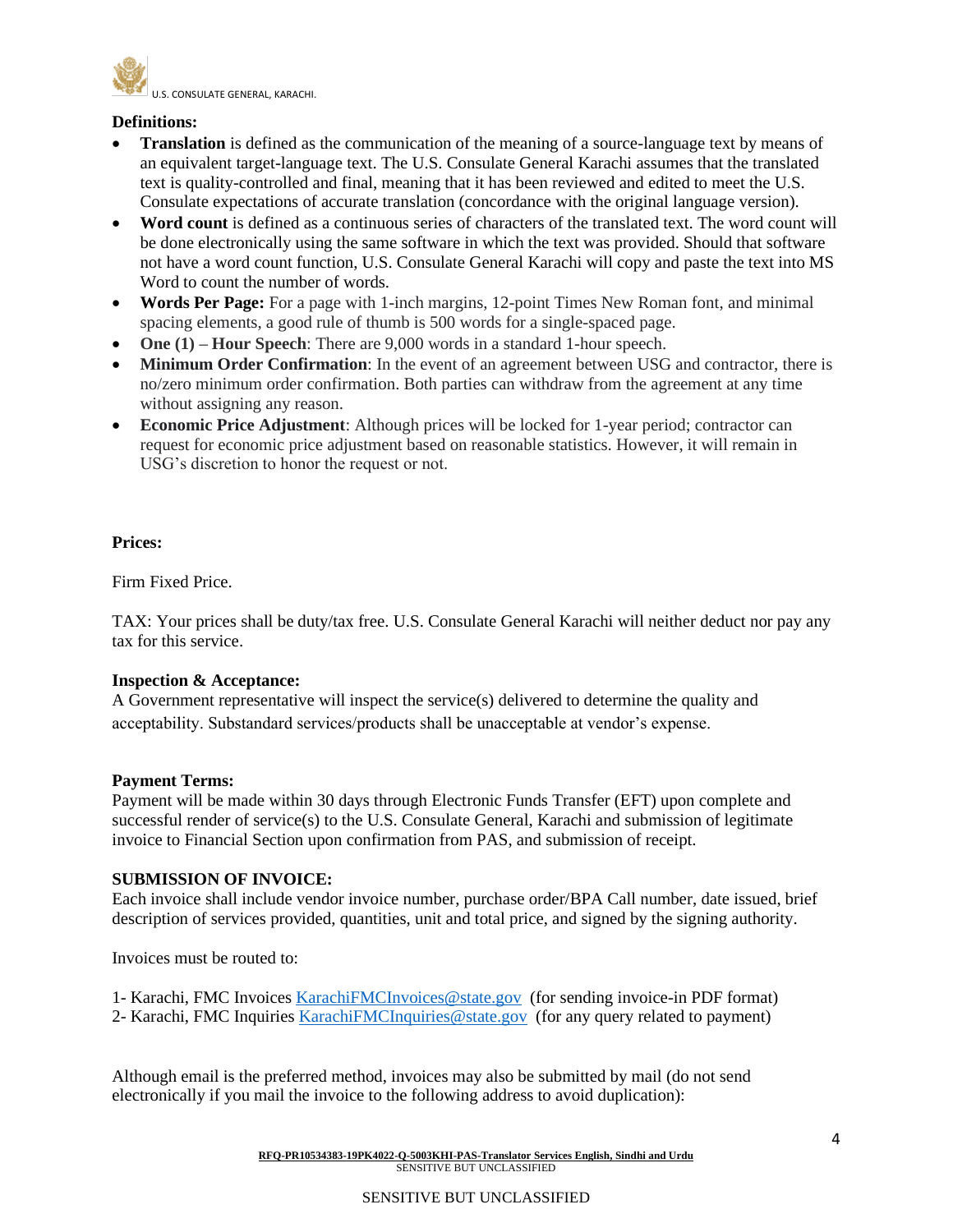

Karachi Fiscal Office U.S. Consulate General Plot No- 3, 4, 5, New TPX Area Mai Kolachi Road Karachi

# **Contract Clauses:**

FAR & DOSAR (attached) clauses will apply to this purchase order. These clauses can be accessed through following link:

http://aopepd.a.state.gov/Content/documents/overseas\_comm-item-fac-2005-36.docx (MAY 2004) Alternate I (APR 1984)

52.212-5 Contract Terms and Conditions Required to Implement Statutes or Executive Orders-- Commercial Items (Feb 2016).

52.204-24 Representation Regarding Certain Telecommunications and Video Surveillance Services or Equipment

52.204-25 Prohibition on Contracting for Certain Telecommunications and Video Surveillance Services or Equipment

52.204-26 Covered Telecommunications Equipment or Services-Representation

52.249-1 Termination for Convenience of the Government

52.249-2 Termination for Convenience of the Government

52.216-2 Economic Price Adjustment-Standard Supplies.

52.216-4 Economic Price Adjustment-Labor and Material.

**Important Note:** Your quotes/proposals will be considered upon confirmation on compliance with NDAA 889. [https://acquisition.gov/FAR-Case-2019-009/889\\_Part\\_B](https://acquisition.gov/FAR-Case-2019-009/889_Part_B) Telecommunications equipment produced by Huawei Technologies Company or ZTE Corporation, or any subsidiary or affiliate of such entities; •Video surveillance and telecommunications equipment produced by Hytera Communications Corporation, Hangzhou Hikvision Digital Technology Company, or Dahua Technology Company (or any subsidiary or affiliate of such entities); •Telecommunications or video surveillance equipment or services produced or provided by an entity that the Secretary of Defense, in consultation with the Director of National Intelligence or the Director of the Federal Bureau of Investigation, reasonably believes to be an entity owned or controlled by, or otherwise connected to, the government of a covered foreign country.

## **Offer Due Date:**

# 1. Please submit your quote on or before **March 10, 2022, at 1400Hrs,** to **Procurement**  Contracting Officer, U.S. Consulate General Karachi, or via email to following email addresses:

## [KRCProcurementContracting@state.gov](mailto:KRCProcurementContracting@state.gov)

No quote will be acceptable after the due date.

- 1. Please prepare a quotation on your company letterhead in accordance with the requested details of this RFQ.
- 2. Please provide reference of our Request Number **PR10534383,** in all your correspondence regarding this request for price quotation